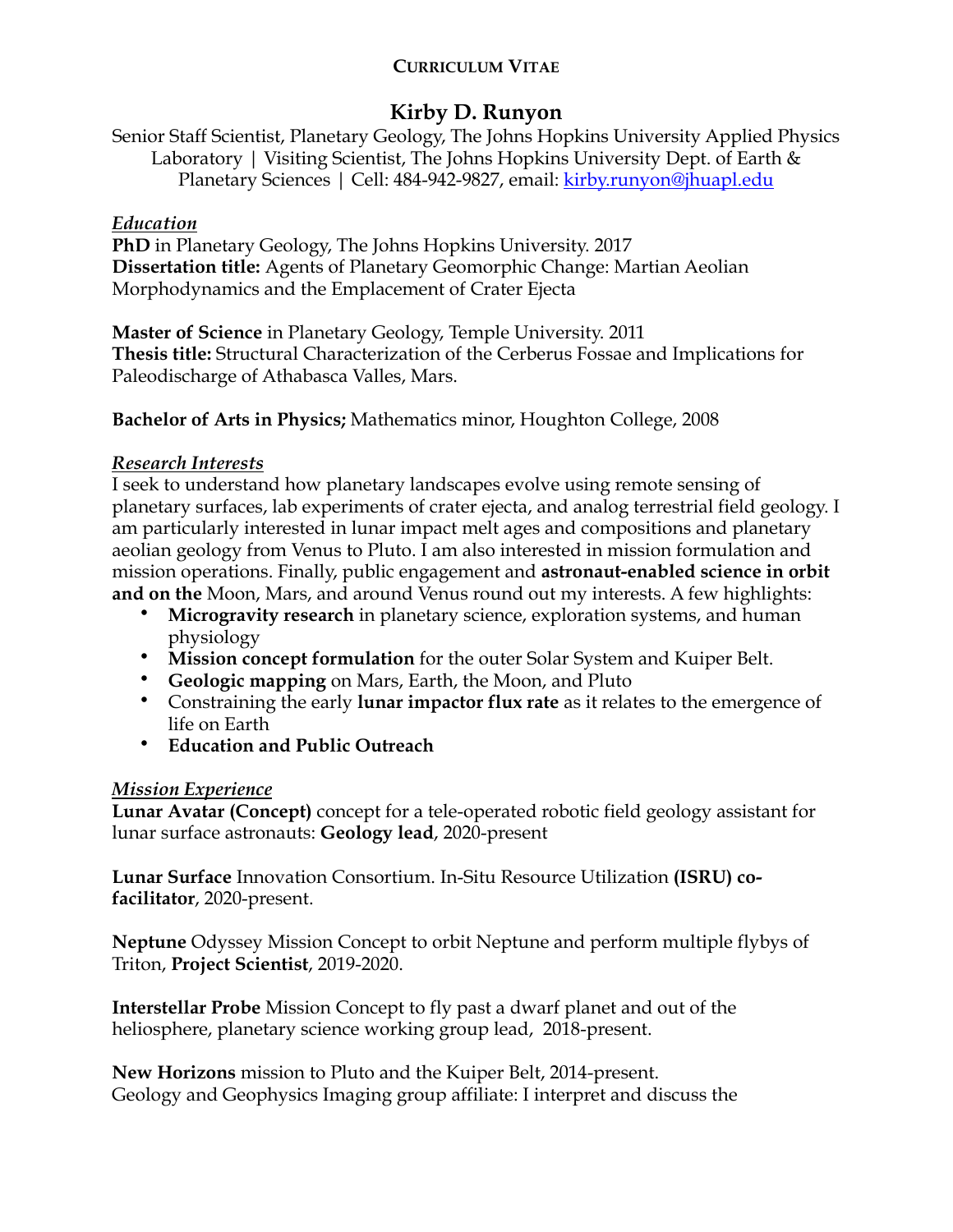photographed geology of Pluto and Charon and have been a co-author on two high profile publications.

• **Awarded NASA** Group Achievement Award for contributions to the New Horizons reconnaissance of the Pluto System, 2016.

**Mars Reconnaissance Orbiter/HiRISE** Camera at Mars, 2013-present. Collaborator: I assist in image planning and targeting, participate in science team discussions and telecons, and promote education and public outreach.

**Lunar Reconnaissance Orbiter (LRO)/Camera (LROC)** at the Moon, 2017-2020. Post-doctoral fellow: I mapped the distribution of basin impact melt locations to inform future sample sites for constraining the early lunar impactor flux. See publication, Runyon et al., 2020.

**Concurrent mission concept design** at APL iteratively integrating science and engineering constraints for conceptual robotic mission, 2013, 2017.

## *Occupational Experience*

*Community Service*

- **Course Taught: Lunar Exploration and Geology**, Johns Hopkins University Dept. of Earth and Planetary Sciences, 2020-present.
	- o Included Jan., 2020 field trip to **Cima Volcanic Field** to simulate **lunar geology EVAs**.
- **Co-advisor for JHU graduate student** geologically mapping possible lunar landing sites
- **Lunar Surface Innovation Consortium** ISRU focus group assistant, 2020
- **Pluto System after New Horizons** local organizing committee, 2019
- **Lunar & Planetary Science Conference program committee**, aeolian geology lead, 2018.
- **Executive secretary** for a NASA grant review panel, 2017
- **Peer-reviewer** for planetary science journals, 2015-present.
- **Co-supervisor** for undergraduate intern in planetary geology, 2015, 2018-present.
- **Aeolian session chair** for the Lunar and Planetary Science Conference aeolian geology session, 2015, 2016.

## *Human Spaceflight*

- **Microgravity, lunar, and martian gravity** experience in parabolic flight, 2020 present.
- **Spacesuit** test subject volunteer with NASA/JSC, 2015-2020.
- **Test subjects volunteer** for NASA's Human Exploration Research Analog (HERA) program (pending).
- **Spaceflight** medical centrifuge test subject with University of Texas Medical Branch and the National Aerospace Training and Research Center (NASTAR), 2016.
- **Medical test subject** with the Johns Hopkins School of Medicine evaluating perturbations on astronaut performance, 2017-present.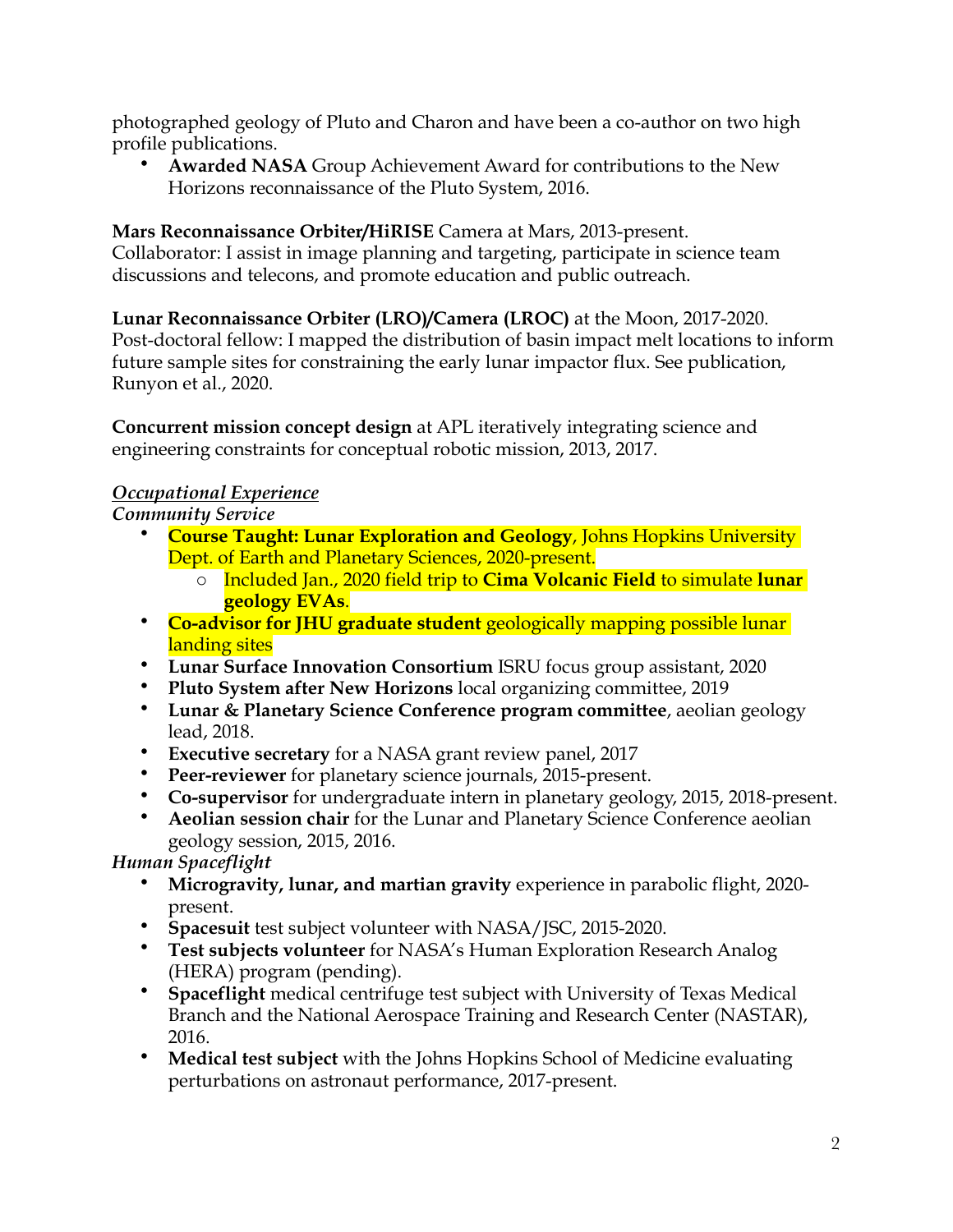• **Executive secretary** with the Lunar Exploration Analysis Group Geologic Astronaut Training Special Action Team (GAT-SAT), 2016.

*Policy*

- **APL business development**, NASA Headquarters, 2019.
- **Space policy activist** speaking with Congressional staffers in the House of Representatives and the Senate, 2014-present.

*Other*

- **Science consultant,** Mohawk Games: Martian and planetary geologic and spaceflight realism, 2014-2017.
- **Exploration Intern**, Lunar and Planetary Institute, 2011.

#### *Awards*

• Named **Young Alumnus of the Year**, Houghton College, 2018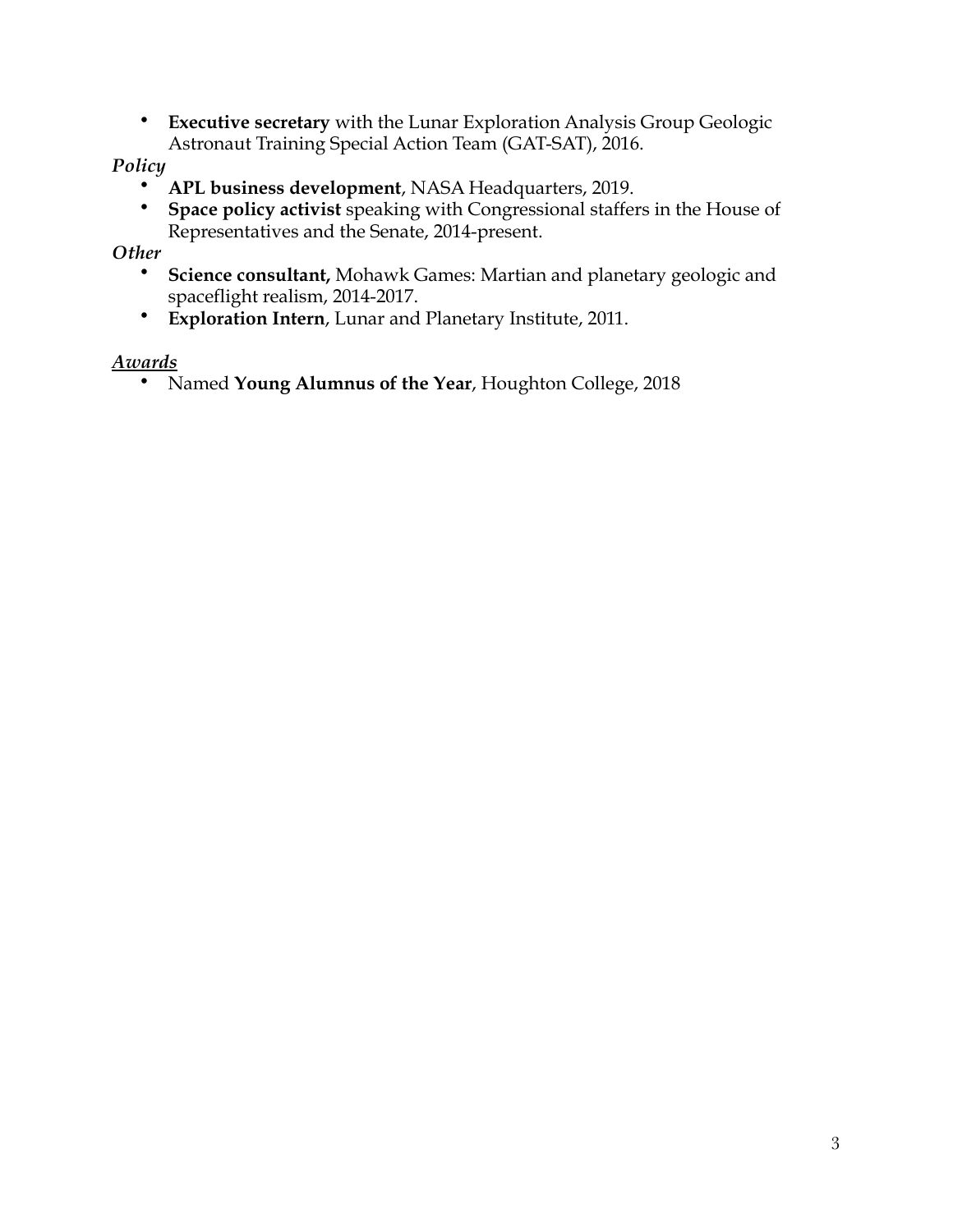#### *Publications*

#### *Peer-Reviewed Papers*

- **Runyon**, K. D., Nelson, L., & Moriarty III, D. P. (2022). Identifying Impact Melt from the Smythii Basin: Toward an Improved Chronology for Lunar Basin Formation. The Planetary Science Journal, 3(2), 48. Doi: 10.3847/PSJ/ac51e2.
- Metzger, P. T., Grundy, W. M., Sykes, M. V., Stern, A., Bell III, J. F., Detelich, C. E., **Runyon, K.D.**, & Summers, M. (2021). Moons are planets: Scientific usefulness versus cultural teleology in the taxonomy of planetary science. Icarus, 114768.
- Lauer, T.R., Spencer, J.R., Bertrand, T., Beyer, R.A., **Runyon, K.D.,** White, O.L., Young, L.A., Ennico, K., McKinnon, W.B., Moore, J. M., Olkin, C.B., Stern, S.A., Weaver, H.A. (2021). The Dark Side of Pluto. The Planetary Science Journal, 2, 5.
- Schenk, P.M.; Beddingfield, C.B.; Bertrand, T.; Bierson, C.; Beyer, R.; Bray, V.J.; Cruikshank, D.; Grundy, W.M.; Hansen, C.; Hofgartner, J.; et al. (2021). Triton: Topography and Geology of a Probable Ocean World with Comparison to Pluto and Charon. RemoteSens.2021,13,3476. https:// doi.org/10.3390/rs13173476
- Hood, D.R., Ewing, R.C., Roback, K.P., **Runyon, K.D.**, Avouac, J.-P., McEnroe, M.. (2021). Inferring Airflow across Martian Dunes from Ripple Patterns and Dynamics, Frontiers in Earth Science, section Quaternary Science, Geomorphology and Paleoenvironment.
- Roback, K., **Runyon**, K.D., Newman, C., Avouac, J.-P., (submitted 2021). Multi-year Measurements of Ripple and Dune Migration on Mars: Implications for the Wind Regime and Sand Transport. Icarus.
- **Runyon**, K.D., Viviano, C.E., Day, M. (2021). Abraded pyroclastic linear paleodunes in Syria and Daedalia Plana, Mars. Earth and Planetary Science Letters 557. https:// doi.org/10.1016/j.epsl.2020.116719
- Nelson, L., **Runyon**, K.D., Moriarty III, D.P. (in revision 2021). Identifying impact melt from Smythii Basin: Towards an improved chronology for lunar basin formation. In revision: The Planetary Science Journal, special issue on lunar landing sites for optimized science.
- Kollmann, P., Cohen, I., Allen, R.C., Clark, G., Roussos, E., Vines, S., Dietrich, W., Wicht, J., de Pater, I., **Runyon**, K.D. and Cartwright, R., (2020). Magnetospheric Studies: A Requirement for Addressing Interdisciplinary Mysteries in the Ice Giant Systems. Space Science Reviews, 216(5), pp.1-26.
- Skjetne, H. L., Singer, K. N., Hynek, B. M., Knight, K. I., Schenk, P. M., Olkin, C. B., ... & Ennico, K. (2021). Morphological comparison of blocks in chaos terrains on Pluto, Europa, and Mars. Icarus, 113866.
- Stern, S. A., White, O. L., McGovern, P. J., Keane, J. T., Conrad, J. W., Bierson, C. J., ... & Team, T. N. H. (2021). Pluto's far side. Icarus, 113805.
- Roback, K. P., **Runyon, K. D.** (concept maturation, measurement, writing, editing, consulting), & Avouac, J. P. (2020). Craters as sand traps: Dynamics, history, and morphology of modern sand transport in an active Martian dune field. *Icarus*, 342, 113642.
- **Runyon, K. D.,** Moriarty III, D. P., Denevi, B. W., Greenhagen, B. T., Morgan, G., Young, K. E., ... & Jozwiak, L. M. (2020). Impact Melt Facies in the Moon's Crisium Basin: Identifying, Characterizing, and Future Radiogenic Dating. Journal of Geophysical Research: Planets, 125(1), e2019JE006024.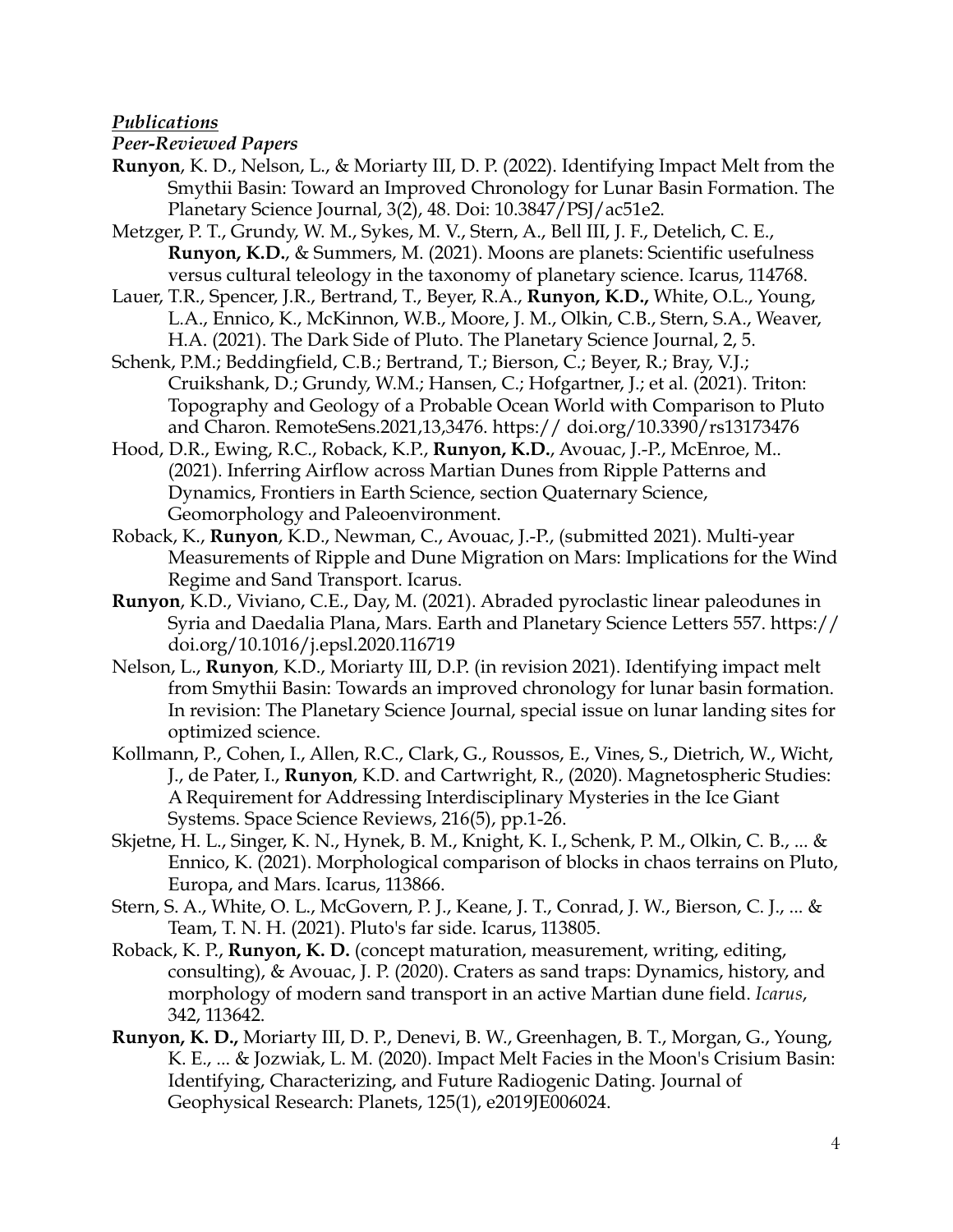- Robbins, S. J., Schenk, P. M., Riggs, J. D., Parker, A. H., Bray, V. J., Beddingfield, C. B., ... & Runyon, K. D. (2021). Depths of Pluto's and Charon's craters, and their simpleto-complex transition. Icarus, 113902.
- Cardinale, M., Pozzobon, R., Tangari, A. C., **Runyon, K.**, Di Primio, M., & Marinangeli, L. (2020). Reconstruction of the sand transport pathways and provenance in Moreux crater, Mars. Planetary and Space Science, 181, 104788.
- Brandt, P.C., et al. (**K. Runyon**: 8/20 authors—led planetary science section), (2019). Humanity's First Explicit Step in Reaching Another Star: The Interstellar Probe Mission. JBIS, 72, p. 202–212.
- Stern, S.A., et al. (including **K. Runyon**), 2019, Initial results from the first spacecraft exploration of a Kuiper Belt Object: 2014 MU69. Science, 364, DOI: 10.1126/ science.aaw9771.
- Cruikshank, D.P., et al., (including **K. Runyon** 6/29 authors—structural and hydrogeology considerations), 2019, Recent Cryovolcanism in Virgil Fossae on Pluto. Icarus, 330, 155-168, doi: 10.1016/j.icarus.2019.04.023.
- Cruikshank, D.P., et al., (including **K. Runyon** 8/19 authors—structural and hydrogeology consideration), 2019, Prebiotic Chemistry of Pluto, Astrobiology, 19, 7, doi: 10.1089/ast.2018.1927.
- Cruikshank, D. P., Dalle Ore, C. M., Scipioni, F., Beyer, R. A., White, O. L., Moore, J. M., ... & Ennico, K. (2021). Cryovolcanic flooding in Viking Terra on Pluto. Icarus, 113786.
- Metzger, P.T., Sykes, M.V., Stern, A., **Runyon, K.** (contributed heavily to the conclusion, abstract, and arguments throughout)**,** 2019, The reclassification of asteroids from planets to non-planets, Icarus, 319, 21-32, doi: 10.1016/j.icarus.2018.08.026.
- Robbins, S. J., **Runyon, K.,** (Crater classification) Singer, K. N., Bray, V. J., Beyer, R. A., Schenk, P., ... Stern, S. A. (2018). Investigation of Charon's craters with abrupt terminus ejecta, comparisons with other icy bodies, and formation implications. Journal of Geophysical Research: Planets, 123, 20–36. https://doi.org/ 10.1002/2017JE005287.
- **Runyon, K.D.,** Barnouin, O.S., 2018, Preliminary laboratory investigations of ejecta emplacement dynamics and morphology with planetary applications, Planetary and Space Science, 160, 39-55, doi:10.1016/j.pss.2018.03.014
- Banks, M. (**including K. Runyon**—contributed bedform mobility data and words to the description of results**)** (2018), Patterns in Mobility and Modification of Middle and High Latitude Southern Hemisphere Dunes on Mars. Journal of Geophysical Research, 123, 3205-3219, DOI:10.1029/2018JE005747.
- Conrad, J., (**K. Runyon** 8/13 co-authors; streamlined geophysical discussion), An upper bound on Pluto's heat flux from the flexural response of normal faults. Icarus, 328, 210-217, doi:10.1016/j.icarus.2019.03.028.
- Beddingfield, C., and 15 others (including **K. Runyon**—contributions to landslide runout efficiency), 2019, Landslides on Charon, Icarus 335, doi: 10.1016/ j.icarus.2019.07.017.
- Moore, J.M., et al., (including **K. Runyon**—aeolian geology predictions), 2018, Great expectations: Plans and predictions for New Horizons' encounter with Kuiper Belt Object 2014 MU<sub>69</sub> ('Ultima Thule'), Geophysical Research Letters, 45, doi: 10.1029/2018GL078996.